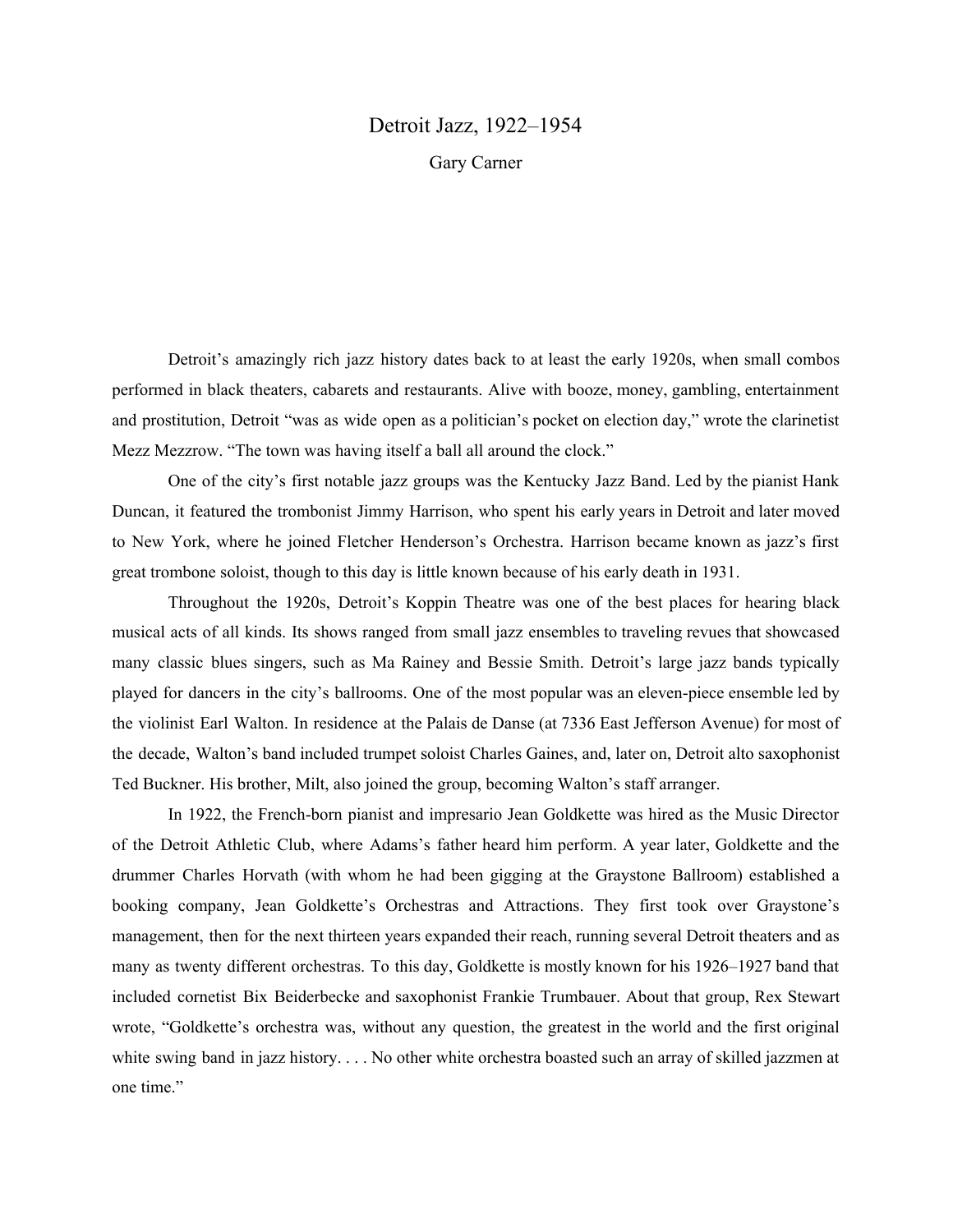Another influential Detroit big band at the time was McKinney's Cotton Pickers. Beginning in 1926, it was hired by Goldkette to perform at Detroit's Arcadia Ballroom. A year later, Goldkette poached noted arranger Don Redman from Fletcher Henderson's band to front the Cotton Pickers. As part of the deal, Goldkette offered Redman an indefinite run at the Graystone. Under Redman's leadership, the eleven-piece band, with trumpeter and co-arranger John Nesbitt, rose to national prominence. Their recordings for the Victor label, radio broadcasts that emanated from WJR in Detroit, and tours throughout the United States made them one of the most important big bands of the 1920s. When Redman left in 1931 to establish his own orchestra, Benny Carter was recruited to take his place.

McKinney's Cotton Pickers was the first black band to play the Graystone, paving the way for appearances by Luis Russell (with Louis Armstrong), Duke Ellington, Cab Calloway, and Fletcher Henderson. Besides Goldkette, other white bands performed at the Graystone, too, such as the Casa Loma and Henry Biagini Orchestras. For African-American patrons, though, it didn't matter whether the group's composition was black or white. They could only gain admission on Monday nights.

Detroit's entertainment industry was strictly segregated. Additionally, "the marketing of black bands and black entertainment to white audiences as an 'exotic' commodity," wrote Bjorn and Gallert, "was a common pattern throughout the interwar years":

We can see this in band names . . . but also in the phenomenon of the black-and-tan cabarets. These cabarets were located within the black community but provided entertainment for mainly (though not exclusively) white audiences. . . . The popularity of black-and-tans for "slumming" white audiences began in Detroit around the middle of the 1920s but their heyday was the 1930s, when Paradise Valley became the musical entertainment center in the city. Around the intersection of St. Antoine and Adams, the city's major bands could be heard in several black-and-tans, such as the Plantation, the Chocolate Bar and Club Harlem.

Paradise Valley was a cluster of more than twenty nightclubs a few blocks from downtown Detroit. Extending from Gratiot and Adams on the south to Vernor on the north, and wedged between Hastings and Brush (two blocks east of Woodward), The Valley was Detroit's 52<sup>nd</sup> Street. It was "a gorgeous place to be," remembered alto saxophonist Maurice King. "Safe; everybody had a ball going from place to place. All the entertainment was there. That's where all the big stars went."

Detroit bassist Al McKibbon was a fixture in Paradise Valley for many years before leaving town in 1943 to perform with Bud Powell, Dizzy Gillespie, Thelonious Monk, and many other internationally known jazz musicians. McKibbon's first gig with kids his own age was in 1935, with pianist Ocie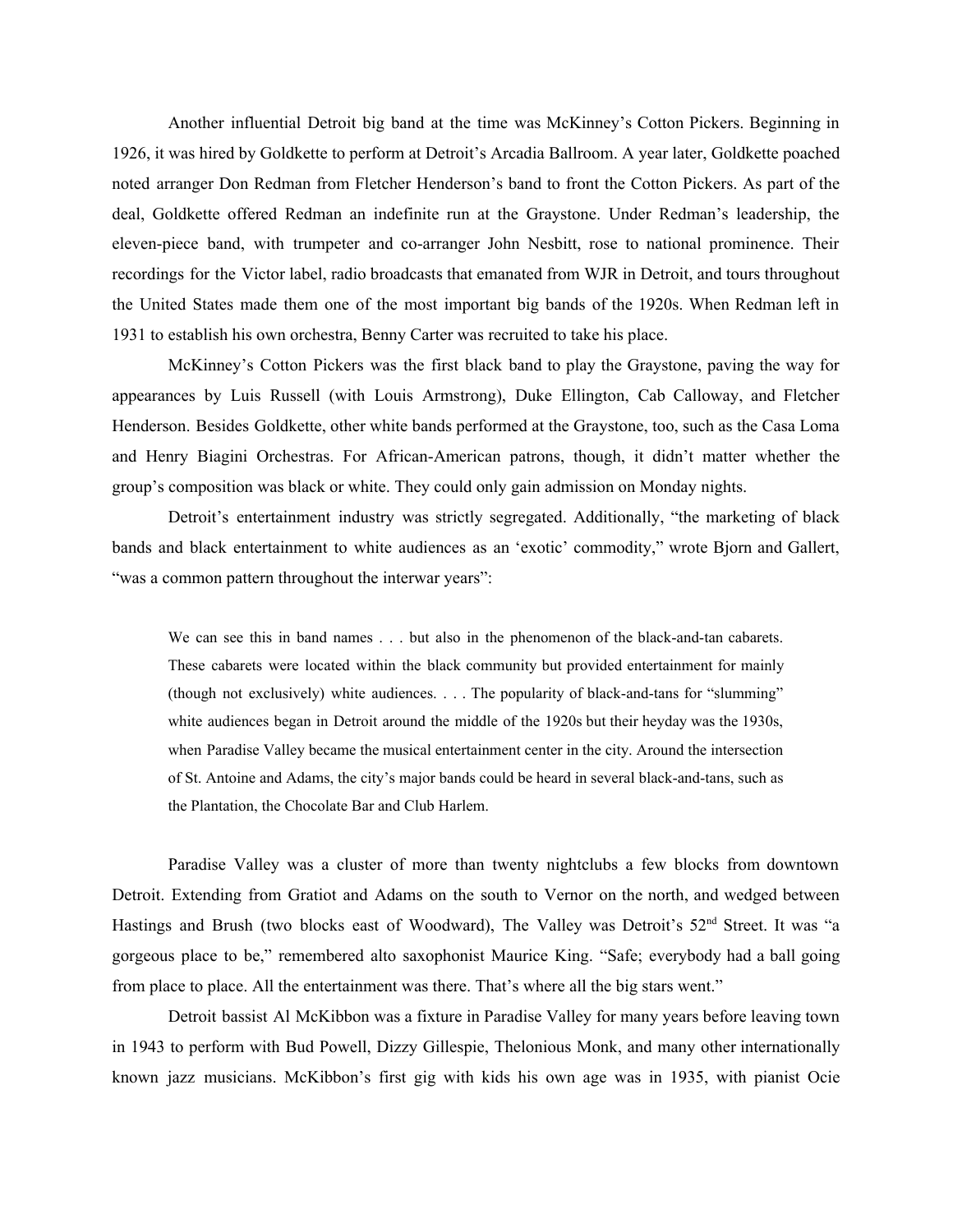Barnett's band. Her two brothers played saxophone. (Louis, the tenor player, later played with Maurice King and Aretha Franklin.) Cut Collins, Ocie's husband, played drums, and their trumpeter was Henry Purifoy.

When McKibbon was sixteen or seventeen, he and Purifoy also played a long gig of at least a year at the B&C, at 1730 St. Antoine, in the heart of Paradise Valley. They worked from 9–2am, seven nights a week, with two added matinees. "That was a place that had an old-time vaudeville format," said McKibbon.

They had a bunch of singers, male and female, and they would do what they called "ups." They did turns coming up to entertain. We had a five-piece band behind them. They would play, and the girls would go around to the different tables and pick up the tips, sometimes not with their hands! We played whatever was the popular tunes of the day; and blues, of course. I never played rock'n roll. That was never a part of it when I was a kid, never. Even before that, I played with a dance band. They had two or three or four dance bands around there. We tried to play like Basie or Jimmie Lunceford or Duke Ellington.

Detroit's sophisticated jazz scene of the mid-thirties and early forties was one of America's very best, remembered McKibbon. "There were all those people there, all playing good," said McKibbon. "They had some tenor players and piano players that used to wipe everybody out! There was one tenor player named Lorenzo Lawson. He went to audition for Basie's band. The rehearsal was late, and he said, 'The hell with them,' and went home." Lawson played like Lester Young and was never recorded. Still another local phenomenon was pianist Lannie Scott. Originally from Cleveland, he played at the Paradise Bar and sounded very much like Art Tatum, with whom he was close friends.

Hank Jones remembered both Scott and still another Detroit pianist, Morgan Garreau, who also played in a virtuosic Tatum style. Tatum and Scott had a trick they liked to do, recalled Jones. They'd cross their legs and play "Tea for Two," smoking a cigarette with their right hand while playing the tune "completely and fully with the left hand," he said.

There were many other outstanding soloists in Detroit at that time, recalled McKibbon. "Trombone Smitty: I thought he was fantastic!" said McKibbon:

He used to take his horn out of pawn, and play the job and put it back. There was another guy there by the name of Cubby. . . . He played the Cozy Corner with [McKibbon's cousin, the drummer] J.C. Heard. Bill Johnson played trumpet. . . . Frank Fry: he was a hell of a trumpet player! There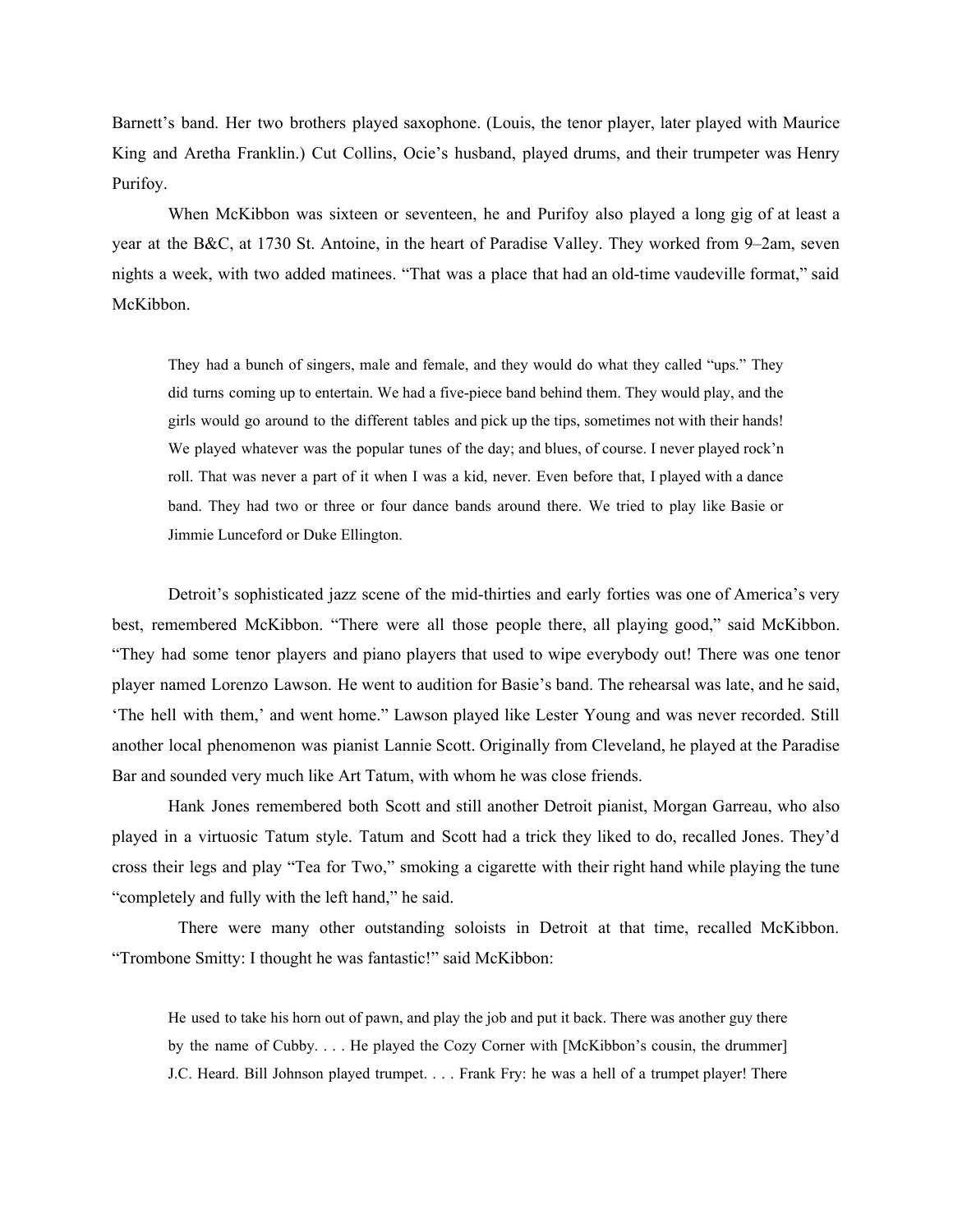was another name: Buddy Lee. He used to teach a lot of trumpet players that came through there. .

. . Maurice King, the saxophone player: I used to be in his band.

In the late 1930s, McKibbon also had a trio with guitarist Ted Smith, who played a lot like Charlie Christian and later toured with Andy Kirk. Also, McKibbon played at the Three Sixes with Ted Buckner's band. Its rhythm section was rounded out by Hank Jones and Kelly Martin. (Martin later played a very long run with pianist Erroll Garner.) Other notable Detroit bands of that time were led by Hal Green and Gloster Current. Current's brother, Lester, played trumpet. He, too, had a good band, though he became more known for his work with the N.A.A.C.P.

The legacy of Detroit's best musicians squashing the egos of visiting instrumentalists goes back at least to the mid-thirties. One such instance, remembered McKibbon, took place a few years later. In 1943, "Lionel Hampton came through there with his first big band," said McKibbon. "Carl George, his lead trumpeter, said, 'Hey, I'll come down and play some *first* with you guys.' 'Oh, fine,'" said McKibbon tongue-in-cheek. "He came in the door and Howard McGhee was hitting altissimo-something. He never took his horn out! Two sets; he listened to *us."*

The twelve-piece powerhouse Club Congo Orchestra, based at the Norwood Hotel, showcased the very best musicians in Detroit: trombonist Matthew Gee; saxophonists Wardell Gray, Teddy Edwards, and Lorenzo Lawson; pianist and arranger Johnny Allen; McKibbon; and both Ted Smith and Kelly Martin. It was led at first by Martin, then co-led by McGhee. Allen, originally from Chicago, had attended school with Nat Cole. Allen's charts for the Club Congo Orchestra, modeled on those played by the Earl Hines Orchestra, swung hard. Much like the Hines band, too, the Club Congo Orchestra was an early incubator of musicians (Gray, McGhee, Edwards, McKibbon) who would make a name for themselves playing bebop with major bands in the 1940s.

Matthew Rucker, another important Detroit bandleader, started his big band in 1938. Yusef Lateef joined it that year while still in high school. The bulk of Rucker's charts were written by Milt Buckner. "It was incredible how he'd do it," recalled Lateef about Buckner. "He stood up and would write arrangements like he was writing a letter. He would write for every piece in the band." A few weeks after Lionel Hampton first heard Buckner's charts performed by Rucker's band, he hired Buckner for his own group.

In the 1930s and '40s, Paradise Valley also became known for its intense after-hours jam sessions. After the bars closed, nightly jams at the Frogs Club on East Adams and other hotspots gave touring musicians a place to perform with Detroit's best players. Musicians could stretch out as soloists, match wits, and exchange ideas into the wee hours of the morning.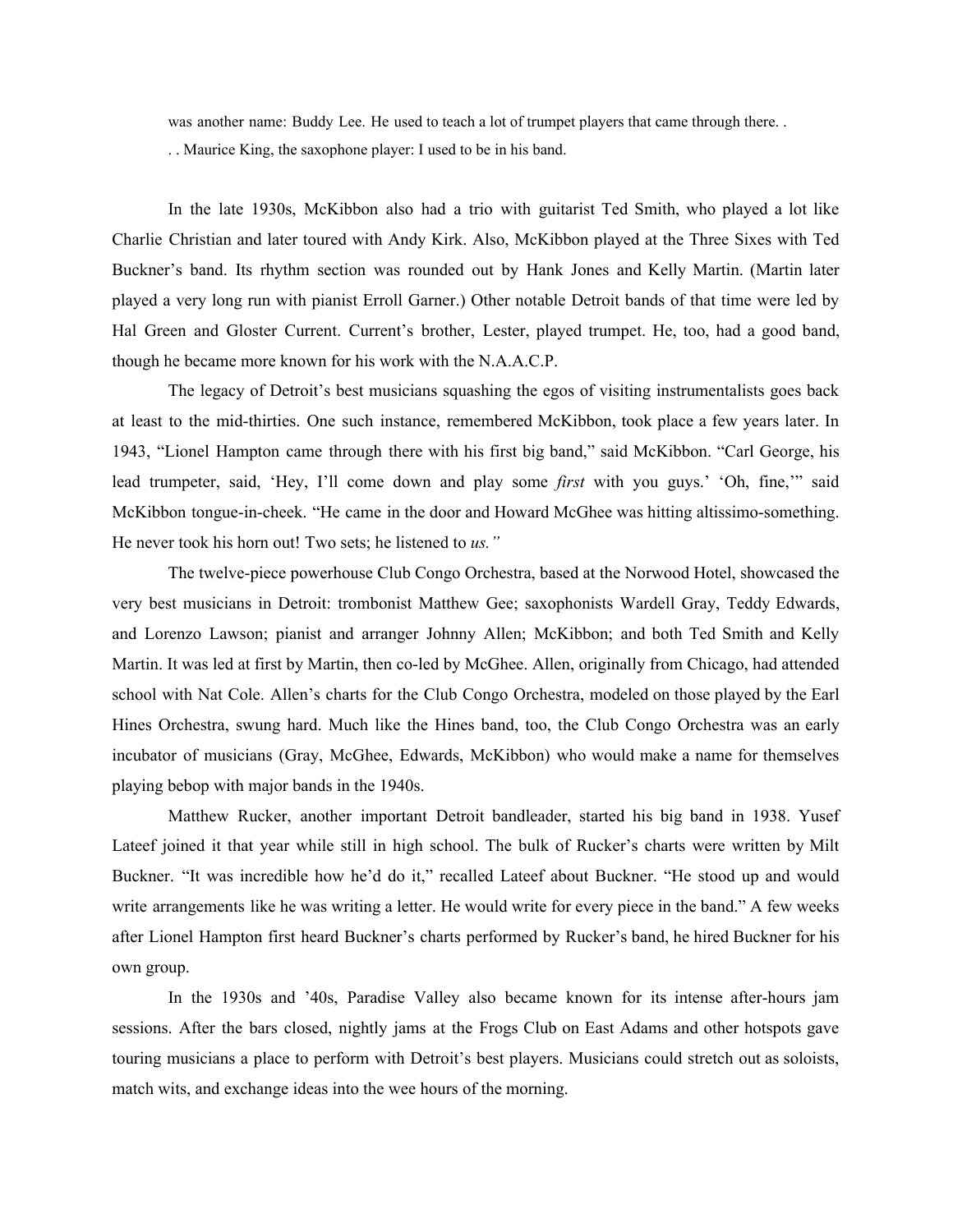Clearly, Paradise Valley was abuzz well before 1938, when Maurice King first arrived in town, and it stayed that way until June 20, 1943, the tumultuous day when the Detroit Riot erupted. At the epicenter of the riot was the Canfield Police Station. "In Detroit," said McKibbon, "there was one station there called Canfield Station that was notorious, and we always said that they didn't hire a cop there that didn't have a red neck from Georgia. It was bad. I've heard people come out of Detroit and say, 'Well, I wasn't segregated against.' No, because you stayed in the ghetto, you didn't venture out. It was very, very bad!"

The unrest stigmatized Paradise Valley as a dangerous place. Suddenly, affluent white industrialists and show business personalities stopped visiting. As a result, nightclubs began to open outside of the Grand Boulevard perimeter, either closer to Wayne University, out on the Near West Side, or in the Oakland area on the north side, near Holbrook and Oakland Avenue. Klein's and the Blue Bird, for example, were two clubs that opened west of Woodward. The Bizerte, Club Zombie, Royal Blue, and Lee's Sensation all opened close to each other in the North End.

"When we came up," remembered Billy Mitchell, "music was everywhere."

There was Sunnie Wilson's Forest Club, the Pine Grove, Cecil Lee's Sensation. You just can't learn it in school. We learned it by experience. I could take my horn on any night and could go to four, five places. Every place had a band, they had an emcee, they had a little show, they had a shake dancer or a comedian. You could play, and see the people that could really do it. I learned from people like Harold Wallace.

Wallace was an esteemed Detroit saxophonist and arranger who wrote charts for the Howard Bunts Orchestra, a local big band that rivalled the Cotton Pickers. Wallace later directed a nonet at the Club Zombie, a classy black-and-tan with valet parking, that backed famous vocalists such as Lena Horne and Billy Eckstine.

By the time that Adams moved back to Detroit in 1947, Paradise Valley was showing signs of decline. Although several new clubs near the Graystone Ballroom—the Chesterfield Lounge, and the Flame and Frolic Show Bars—had opened on John R within two blocks of each other in the late '40s, and the Paradise Theatre on Woodward, not far away, still continued to present jazz acts until 1951, the Valley by then was dominated by Hastings Street, which had morphed into central Detroit's red-light district. "I played on that street for ten damn years," recalled pianist Charles Boles. "I saw them shoot a prostitute in the back and kill her," said Boles about the Detroit police. "Her name was Charlene. I'll never forget it." Customarily, as a way of averting jail time, the police coerced prostitutes into either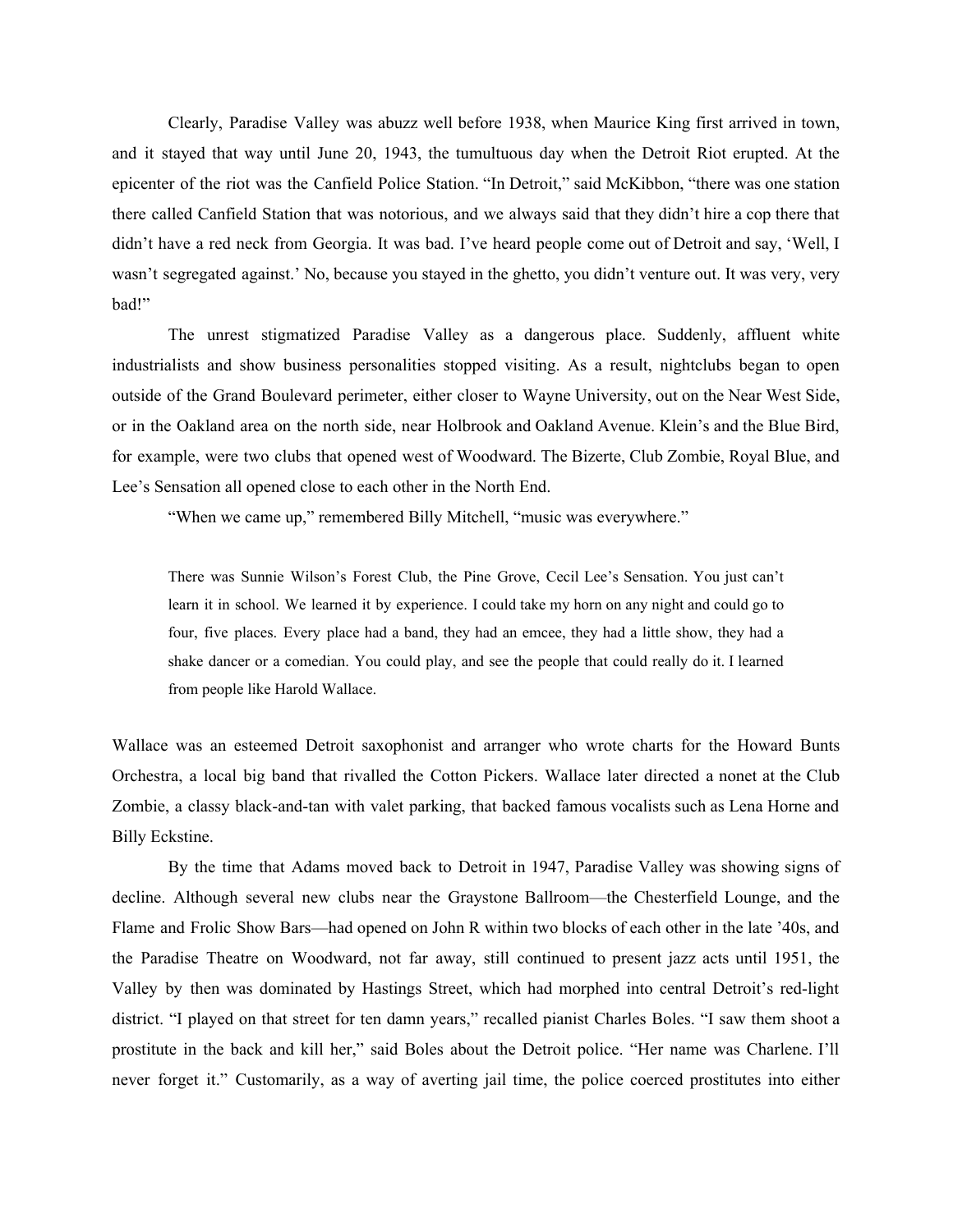giving them free sex or financial kickbacks. "She refused to give them any money," said Boles, "and she wasn't going to give them booty that night. She was tired of screwing the police for free. That was in the fifties." Today, what remains of Paradise Valley, and its past glory as one of America's preeminent jazz districts, is a few dilapidated blocks south of East Grand Boulevard.

By the late 1940s, Detroit's jazz scene featured an abundance of fine musicians who were playing in the bebop idiom. Milt Jackson, Wardell Gray, Sonny Stitt, Howard McGhee, and Lucky Thompson had paved the way by working with Charlie Parker. Soon, other Detroiters their age were showcasing the new music. One was drummer Art Mardigan, who recorded with Fats Navarro and tenor saxophonist Dexter Gordon. Mardigan returned to Detroit in 1946 to take up a residency at the Rouge Lounge, and then work at the Bowl-O-Drome and Club Sudan (formerly the Club Congo). "He had a great feel," said Bob Pierson. "You could hear the beat of the stick on the cymbal. He had the best sound out of the cymbal I've ever heard. . . . A lot of guys that played around Detroit got that from him." Detroit percussionists had a different approach, explained bassist Pete Leinonen. "Most really hip drummers are aware that the Detroit cats played a little bit different," said Leinonen. "I think it has to do with the kind of eighth notes on the ride cymbal that I don't hear from any other drummers."

Another notable player on the Detroit scene was trumpeter Edwin "Youngblood" Davis. He led a band at Club Sudan that included bassist Alvin Jackson, Milt's older brother, and drummer Leon Rice. Tommy Flanagan and Kenny Burrell, while both still in their teens, worked in his band. "They had a great quintet," said drummer Eddie Locke. Joe Alexander was in the front line, and at various times Lucky Thompson and French horn player Julius Watkins were guest soloists.

The best place to hear hard-swinging bebop in Detroit was at the Blue Bird. Its first bebop house band included Abe Woodley. "Abe was something!" remembered Bob Pierson. "I'll tell you, next to Milt he had the best feel I ever heard on vibes, and he could play some *great* bebop piano too!" Frank Foster agreed. "Abe was comparable to 'Bags.' He should have gotten out and gotten [recognition]. When he locked up with 'Bags,' man, you knew who was who but there was no great difference in terms of comparative ability." Alto saxophonist Eddie Jamison, who had a distinctive, soulful sound, was a frequent guest artist with the group. So, too, was baritone saxophonist Tate Houston, until he was replaced by Foster. Beginning in July 1949, Wardell Gray worked with the Blue Bird house band for two months. The following year he was recorded live at the club. Charlie Parker also sat in at the Blue Bird in 1949, a further indication of the Blue Bird's status as Detroit's bebop citadel.

In early 1951, when Billy Mitchell was asked to form his own band to replace Phil Hill's, its rhythm section coalesced, after some trial and error, with pianist Terry Pollard, Beans Richardson, and Elvin Jones. Two years earlier, after his release from the Army, Jones was yet another musician who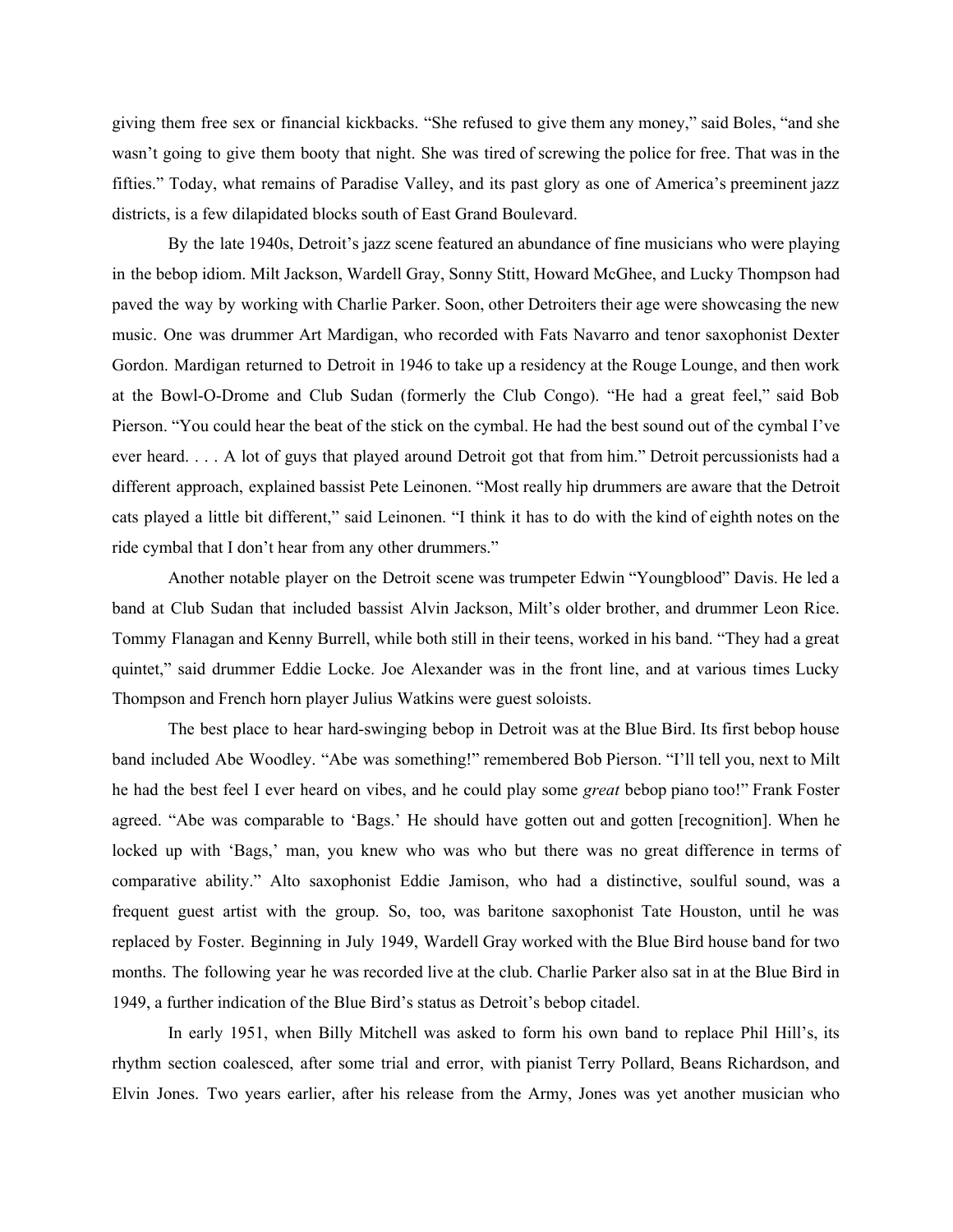stood outside the Blue Bird, listening closely to the band. Although invited in to play, Jones was too intimidated to accept Art Mardigan's offer. Little did Jones know that a few years later he would be assuming Mardigan's chair in the Blue Bird band. Adams, Barry Harris, and Tommy Flanagan, however, were far more brazen. Even before they were 21, just like Elvin Jones all three frequently sat outside the club, listening intently, but they did accept Phil Hill's invitation to come in and play a few numbers.

Sometime in late 1952, Elvin's older brother, cornetist Thad Jones, joined the Blue Bird band. Many years later, Thad Jones said that playing in the group was "one of the high points of my playing career." In 1952, only Dizzy Gillespie was Thad's equal, asserted Roland Hanna. "Miles would stand under the air conditioner," remembered Hanna, "with tears running out of his eyes when he heard Thad play." Thad, said Bess Bonnier, "had so much in his head of his, you were just mesmerized when he played." Charles Mingus, so amazed with Thad's playing at the time, felt compelled to write a letter for publication in *Down Beat* about his experience:

I have just heard the greatest trumpet player that I've ever heard in this life. . . . The cats call Thad Jones the "Messiah of the Trumpet." . . . Thad was too much for me to believe. He does things that Diz and Fats made difficult for the trumpet. The things Miles never made. The things Diz heard Bird do, and Fats made us think were possible. . . . Here is Bartok with valves for a pencil that's directed by God.

As Mingus implied in his letter, Thad Jones's writing for the Blue Bird quintet was just as provocative as his playing. Tommy Flanagan, who in 1953 took Terry Pollard's place in the Blue Bird's rhythm section, certainly felt that way. "It was the most advanced group in the city at that time. And it was pretty much acknowledged all over the country; people used to come through. The place had a reputation: There's this trumpet player, Thad Jones, who writes these tunes."

From the early fall through January 1954, Miles Davis, who was living in Detroit at the time, was the Blue Bird's featured soloist. Both Billy Mitchell and Thad Jones had accepted jobs out of town, and for two months the entire band was replaced by saxophonist Moon Mullins, trumpeter Willie Wells, and the rhythm section of Bu Bu Turner, Major Holley, and Freddie "Froo" Metcalf. Bob Pierson heard the early 1954 band with Miles and Pepper in the front line, before Thad Jones returned. "It was great," he said. "As good a band as you ever heard. They were boppin,' playing the heads on standards and straight-ahead bebop. Miles was drying out at the time. Gorgeous; he sounded marvelous." A few months after he moved back to New York, Miles returned to the Blue Bird for a six-week run beginning in August, 1954.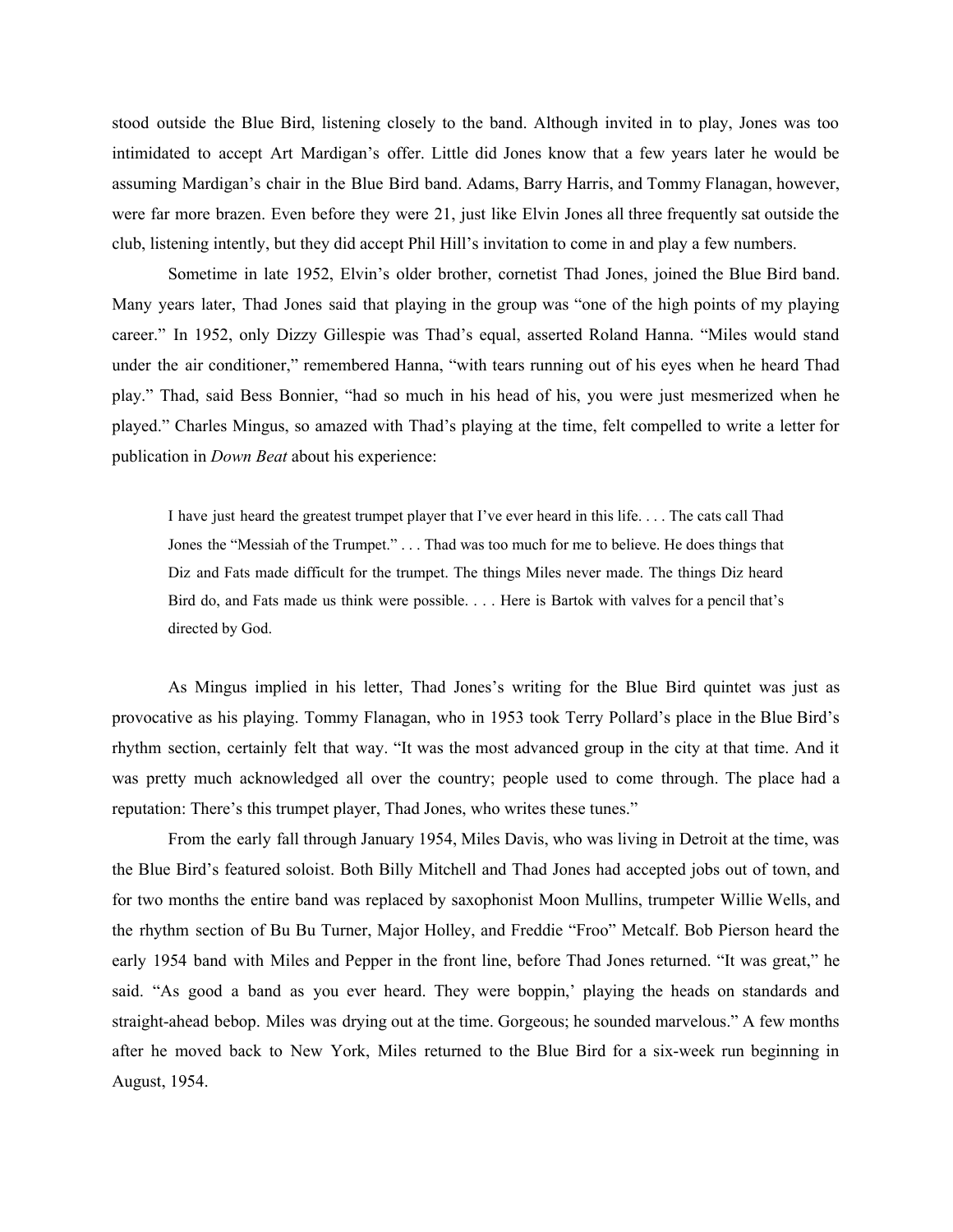Apart from the many legendary Detroit jazz musicians over the years who made a name for themselves, so many other superb Detroit players remain totally unknown. One of the most significant was pianist Willie Anderson. Before the dazzling generational triune of Roland Hanna, Barry Harris, and Tommy Flanagan came of age, "Willie A" was the city's finest jazz pianist. In the mid-40s, he had a group, the Four Sharps, with Milt Jackson, and was the featured soloist on the 1950 Charles Johnson date for Prize that included Adams and Yusef Lateef. Anderson had perfect pitch and a world of technique but couldn't read music. Dizzy Gillespie tried unsuccessfully to recruit him for his band. So did Benny Goodman, Billy Eckstine, and Coleman Hawkins. "He never went further than the Three Star Bar," said pianist Hugh Lawson. "So many big names tried to get him out of Detroit," said Clarence Beasley. "He never had the confidence in himself because he never had the formal training, the building blocks that he could use. He simply refused to go out of town with these bands . . . but, my God, did he have a reputation for being one of the finest pianists locally. He was a fantastic jazz player."

Four other Detroit pianists who remain in the shadows are Will Davis, Ted Sheely, Bu Bu Turner, and Willie Hawkins. Although Davis roomed with Pepper in 1962 for a few months in New York City, much like Anderson he refused to travel. Nonetheless, Davis had a rich pedigree, recording with Sonny Stitt and Howard McGhee in '40s, playing the Crystal in 1954 with Charlie Parker, and recording with Kenny Burrell in the '60s. Adams worked with him in Detroit at Club 12, and, over the years, Tommy Flanagan recorded some of his tunes. Ted Sheely played with Billy Mitchell at Sportree's Music Bar on Hastings Street, and for a time with the Blue Bird house band that included Mitchell, Thad Jones, and Beans Richardson. In the 1960s and early '70s, he was a member of the Motown family of musicians, and also functioned as Aretha Franklin's accompanist. For more than twenty years, he led his own trio in **Detroit** 

Bu Bu Turner was a "great player, great accompanist, too, for a horn player," said Bob Pierson, "and he could burn his ass off playing jazz." Much like Willie Anderson, Turner played by ear and couldn't read music. He recorded with Adams in 1952 for Vitaphone, and gigged with him at the Parrot Lounge, where Turner led the house trio that included bassist Ali Mohammed Jackson and either Ali's brother, the drummer Oliver Jackson, or Lawrence "Jacktown" Jackson. The blind pianist Willie Hawkins, for his part, was a very close friend of Art Tatum and yet another Tatum disciple. He was the house pianist at Freddie Guinyard's, and would spar with Tatum deep into the morning. Roland Hanna, who greatly admired Hawkins, said that he was the only one in town who would push Tatum to play his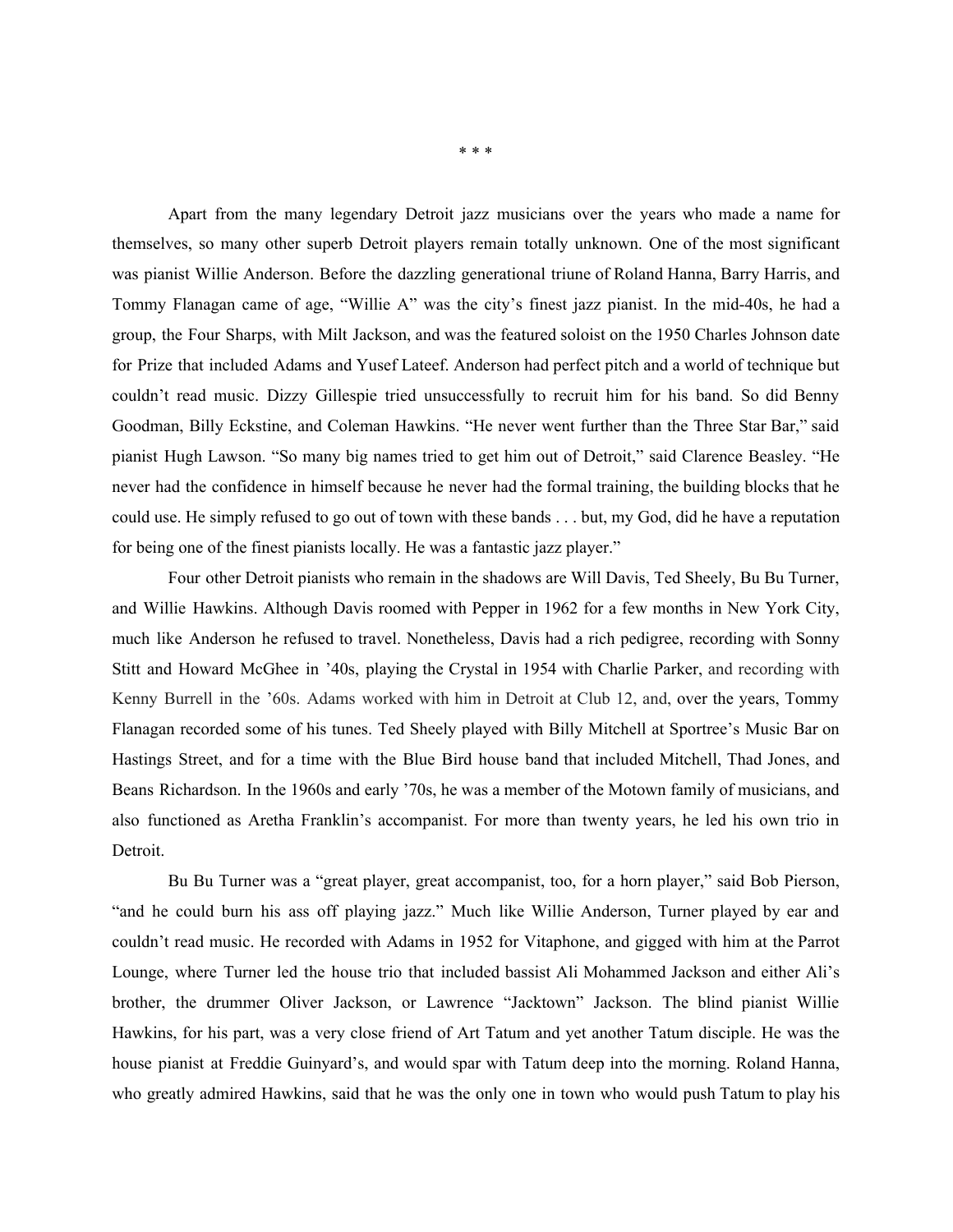best. Although he only played in F-sharp, according to pianist Gerald Wiggins, "he had all of Tatum's stuff. This used to knock Tatum out."

Still another Detroit legend is Claire Roquemore. "There was this great trumpet player named Claire Rocquemore. . . . He was one of the best I ever heard," wrote Miles Davis in his autobiography. "He could play anything," remembered Charles Boles:

He'd wear Miles out. He'd wear anybody out. Donald [Byrd] didn't want to get on the bandstand with him. He ended up being strung out, and he didn't go anywhere. He would always be around, when he could keep it together, and kick everybody's butt. He was at Barry's house all the time.

Roquemore "was a wonderful, young, Caucasian-looking trumpet player," remembered Roland Hanna. "He was very fair-skinned, blonde-haired. He probably had a white mother and a mixed father. He looked white but he wasn't white. He was mixed. Whenever Claire had a gig, he'd use Pepper." When Charlie Parker came to town, he would ask, "Where's 'Roque?'" Teeter Ford, still another obscure trumpet player who never fulfilled his immense potential, replaced Roquemore in Barry Harris's group (with alto saxophonist Sonny Red) in the early 1950s. He had a better tone than Rocquemore, said Frank Gant, but not Roquemore's extraordinary breath control. Harris believed that Ford would eventually become jazz's greatest trumpeter.

There were some extremely accomplished older tenor players in Detroit, too, who remain completely unknown, such as Moon Mullins, Tommy Barnett, Lefty Edwards, Warren Hickey, Lamonte Hamilton, Joe Alexander, and Lorenzo Lawton. Barry Harris admired Cleophus Curtis, a supremely lyrical trumpeter who also played tenor saxophone. He recorded on tenor with Jay McShann in the mid-forties.

Trumpeter Willie Wells was yet another elder statesman. Pepper first heard him when, as a teenager in Rochester, he listened to a late-night Fletcher Henderson big band radio broadcast out of Nashville. In 1947, Wells recorded with Sonny Stitt, and he appeared that year on Oliver Shearer's demo, which served as Adams's very first recording date. Wells, another casualty of narcotics, started deteriorating in the 1950s.

Alto saxophonist Kenny Pinson, another obscure Detroit based musician, played a steady gig at the Crest Lounge or Brady Bar for a few months in 1955 with Adams and Curtis Fuller. "Those three guys together—Pepper Adams—oh, man, they were fantastic!" said Maurice King. Before that, Pinson toured in the early fifties with Woody Herman's Third Herd. "He was more or less an admirer of mine," said King. "He just went off the bitter end, but was superb!"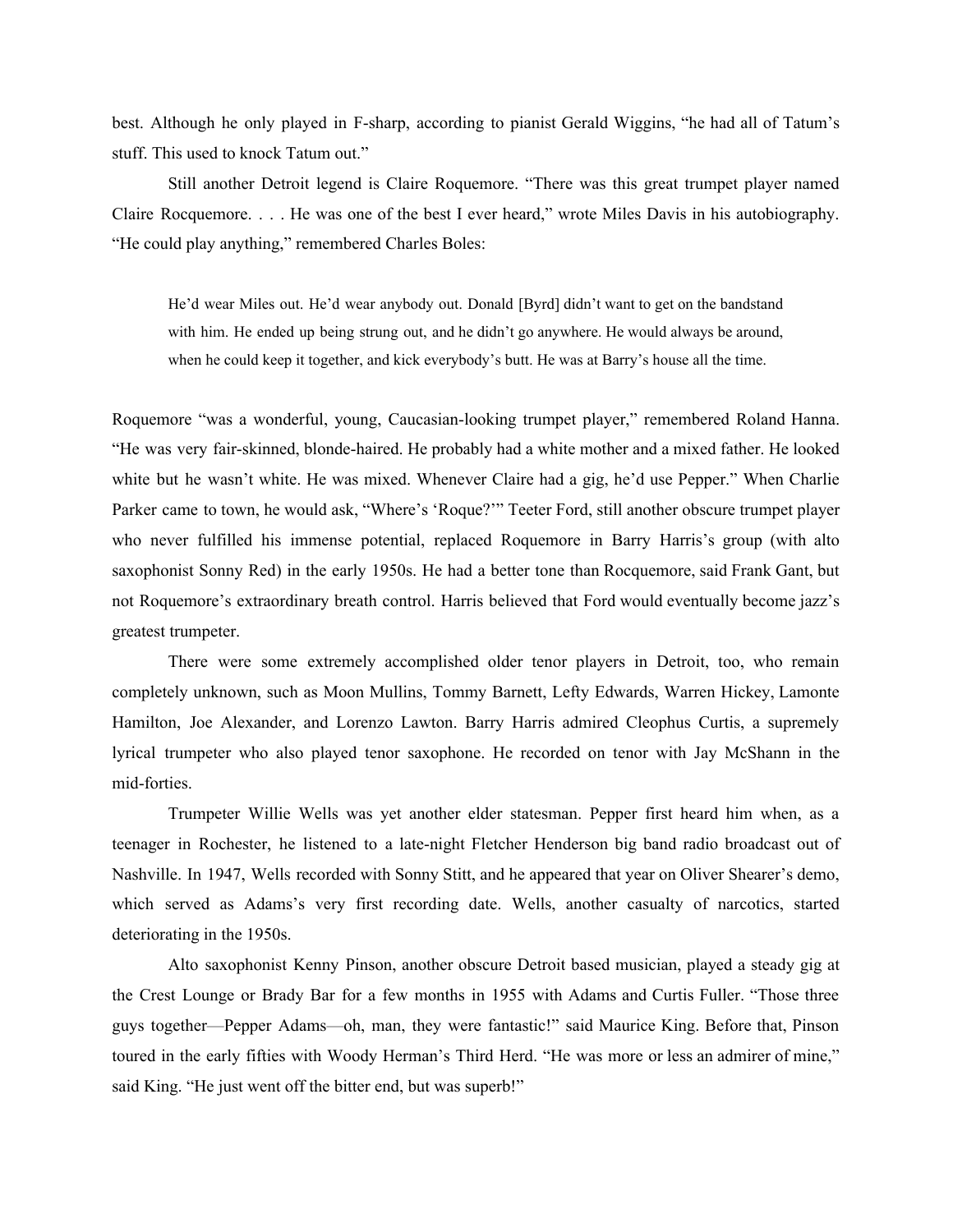Barry Harris felt that saxophonist Cokie Winfrey was another important local player. "When I knew him," said Rudy Tucich, "he played tenor sax. He was a very nice cat. He sat in at the World Stage and at Klein's. A good tenor player. I remember he had his own sound, kind of like early Coltrane."

Then there was drummer Benny Benjamin. "He was a *bad* sucker!" remembered Frank Gant. Benjamin "could play in any kind of groove: bebop or the blues. He had the feeling. He was a bitch!" A few years after playing the drums in Roland Hanna's 1954 trio (with bassist Ray McKinney) at Chic's Show Bar, Benjamin joined Motown's stable as a staff musician, ensuring both his livelihood and anonymity. Tim Kennedy, another fine Detroit drummer, about five years older than Adams, played with tenor saxophonist Illinois Jacquet. Another percussionist, Leon Rice, played with Edwin "Youngblood" Davis in 1946 at the Club Deliese, at the Club Sudan when Burrell and Flanagan were in the band, and at Friday night jam sessions at the Civic Center. Apart from his jazz work, Rice led a percussion ensemble in Detroit that served as Max Roach's inspiration to establish, in 1970, his celebrated percussion group M'Boom.

Detroit also has a very long history of excellent bassists, dating back to at least Al McKibbon. An especially talented one, according to Bob Pierson, was Jimmy Glover. Another was Ali Mohammed Jackson, who played with Pepper over the years, including gigs with Little John and His Merry Men. The esteemed bassist Sam Jones, an admirer of Adams, cited Ali Jackson as his greatest influence.

The use of narcotics, a distaste for travel, a misguided belief that remaining in a small market would enhance their career, or just avoiding the challenge of making it among the rabble of New York City, where the recording industry and so many of the leading jazz bands were based, doomed these musicians to the creases of history. When Adams looked back on some of them in 1982, he told the Toronto radio host Ted O'Reilly, "there were some fine players of our era that did stay in Detroit. In the long run, it has not done that well for them. You can't continue being a local player there for twenty, thirty years at a time."

## **SOURCES**

All quotes are from interviews that the author did with each subject, or from sources cited in Works Cited.

<sup>&</sup>quot;Was as wide open as a politician's pocket . . . all around the clock": Mezzrow, 90.

<sup>&</sup>quot;Goldkette's orchestra was . . . an array of skilled jazzmen at one time": Bjorn and Gallert, 30.

<sup>&</sup>quot;The marketing of black bands . . . Chocolate Bar and Club Harlem": Bjorn, 260-261.

<sup>&</sup>quot;That was a place . . . Basie or Jimmie Lunceford or Duke Ellington": Al McKibbon, *SmithInst.*

<sup>&</sup>quot;There were all those people there . . . 'The hell with them,' and went home.": Al McKibbon, *SmithInst.*